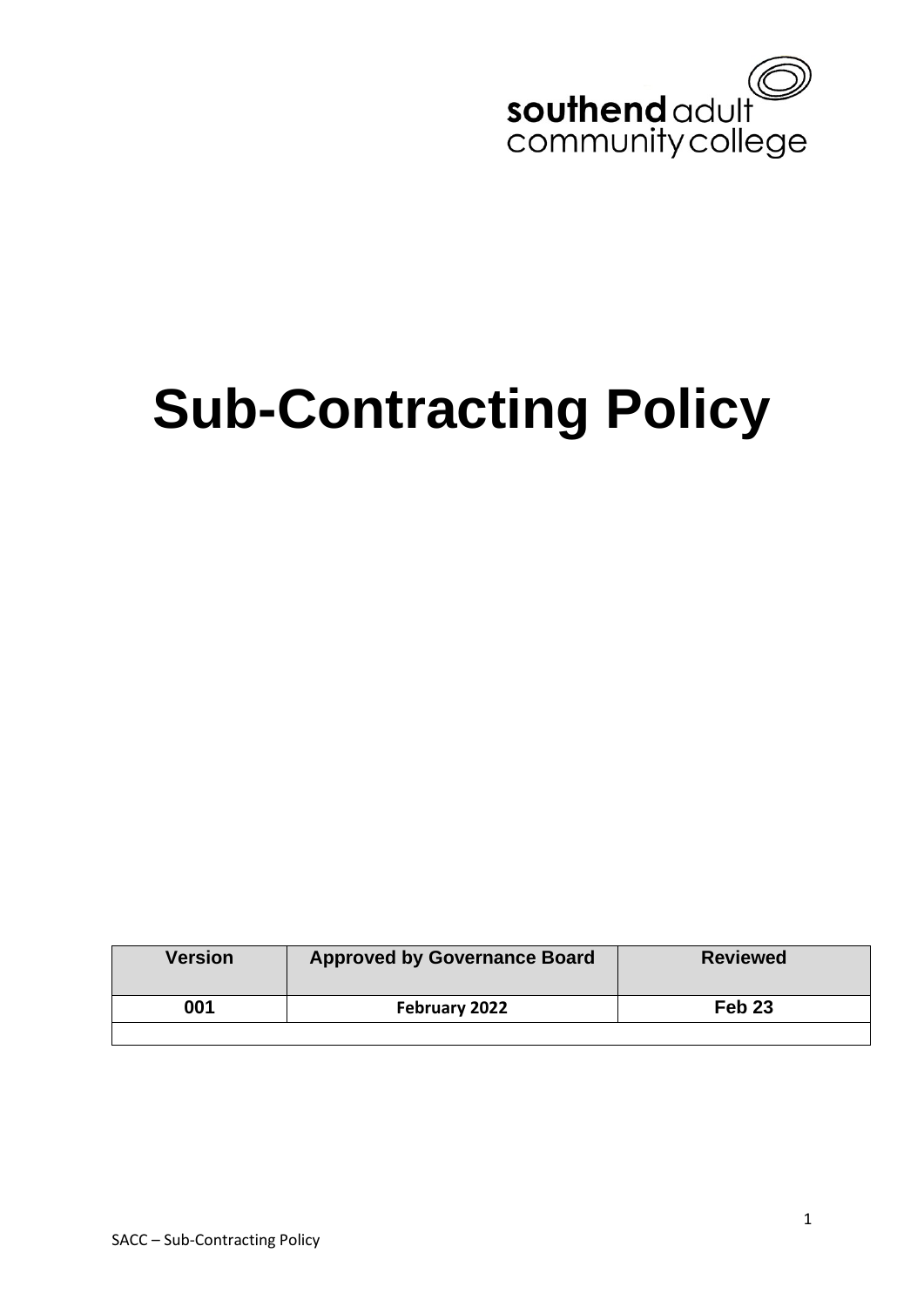

#### **1. Purpose**

The purpose of this policy is to ensure that all subcontracting provision managed by Southend Adult Community College is of an excellent standard and meets all statutory requirements of the ESFA (Education and Skills Funding Agency) to be in place before engagement in any sub-contracting activity. The organisation(s) that Southend Adult Community College contracts with will be subject to the requirements and conditions set out in this policy.

Southend Adult Community College is committed to delivering high quality courses to meet community and local employer needs, including those that are receiving their provision through one of our partners. Quality and success are key drivers to our provision and partners are required to adhere to our policies and procedures and engage positively in the process of continuous improvement and self-assessment.

#### **2. Scope**

This document applies to all Sub-Contracting activity supported with funds supplied by the ESFA.

The Sub-Contracting Policy is a mandatory requirement that must be in place prior to participating in any sub-contracting activity. The content of this policy has been developed in line with the ESFA Funding Rules.

# **3. The Policy**

Southend Adult Community College will use its supply chains to optimise the impact and effectiveness of service delivery to the end user. Southend Adult Community College will therefore ensure that:

• Sub-Contracting activities comply with the principles of best practice in the skills sector. In particular, they will be guided by the principles given in the ESFA Funding Rules.

• Southend Adult Community College will at all times undertake fair and transparent procurement activities, conducting robust due diligence procedures on potential subcontractors to ensure compliance at all levels and to ensure the highest quality of learning delivery is made available, demonstrating value for money and a positive impact on learner lives.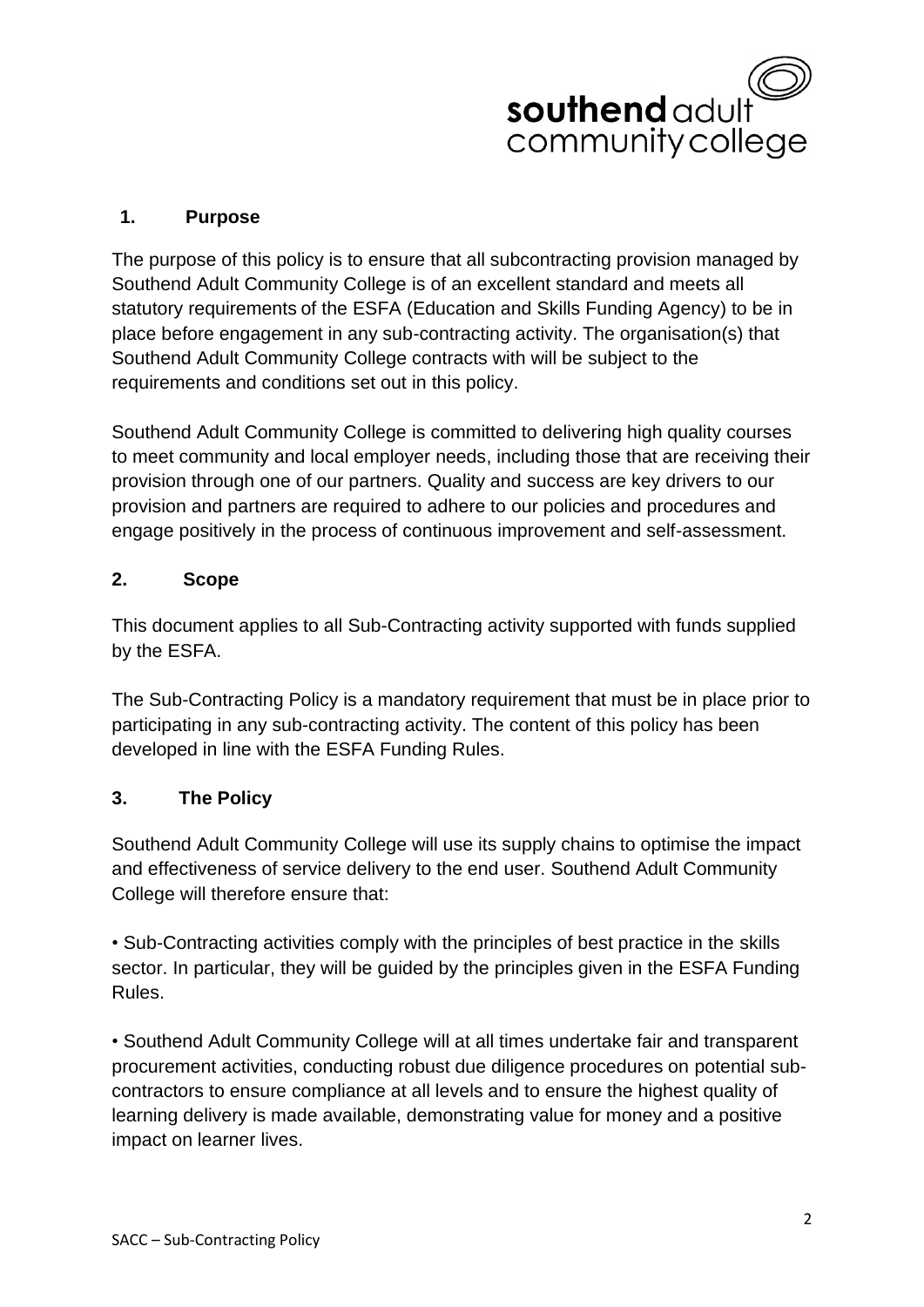# southend adult community college

• As part of the due diligence process, potential sub-contractors will be assessed on financial health, health & safety policies, insurance cover, safeguarding arrangements, equality and diversity policies and references will be sought on previous contracts held. Southend Adult Community College will ask for additional information and documentation as required to ensure the robust management of the sub- contracting process and delivery.

Any sub-contractors will be contracted on a limited basis and only when the best interests of Southend Adult Community College's community are served through the use of partners. Southend Adult Community College will only use sub-contractors when it believes it has the appropriate knowledge, skills and experience within the organisation to successfully procure, contract with and manage these subcontractors. Southend Adult Community College has established procedures relating to the safeguarding of learners, which would include ensuring that sub-contracting does not lead to inadvertent funding of extremist organisations.

# **4. Rationale for Sub-contracting**

Southend Adult Community College is committed to the high-quality delivery of a wide range of courses to meet its wider community needs, in line with the ESFA priorities and identified skills gaps. Where appropriate a small percentage of that delivery is delivered through high quality partners with the experience and expertise to meet specific learner needs.

Sub-contracted delivery is typically used to:

• Provide immediate provision to meet a specific identified need whilst reviewing the expansion of direct capacity.

• Provide access to, or engagement with, a new range of provision that Southend Adult Community College is not equipped to deliver.

• Support another provider to develop capacity/quality.

• Grow provision mix and provide customers with niche or specialist provision where the cost of developing or capacity to develop are not feasible.

• Support employers with a wide geographic requirement

Southend Adult Community College will not sub-contract just to meet short-term funding objectives.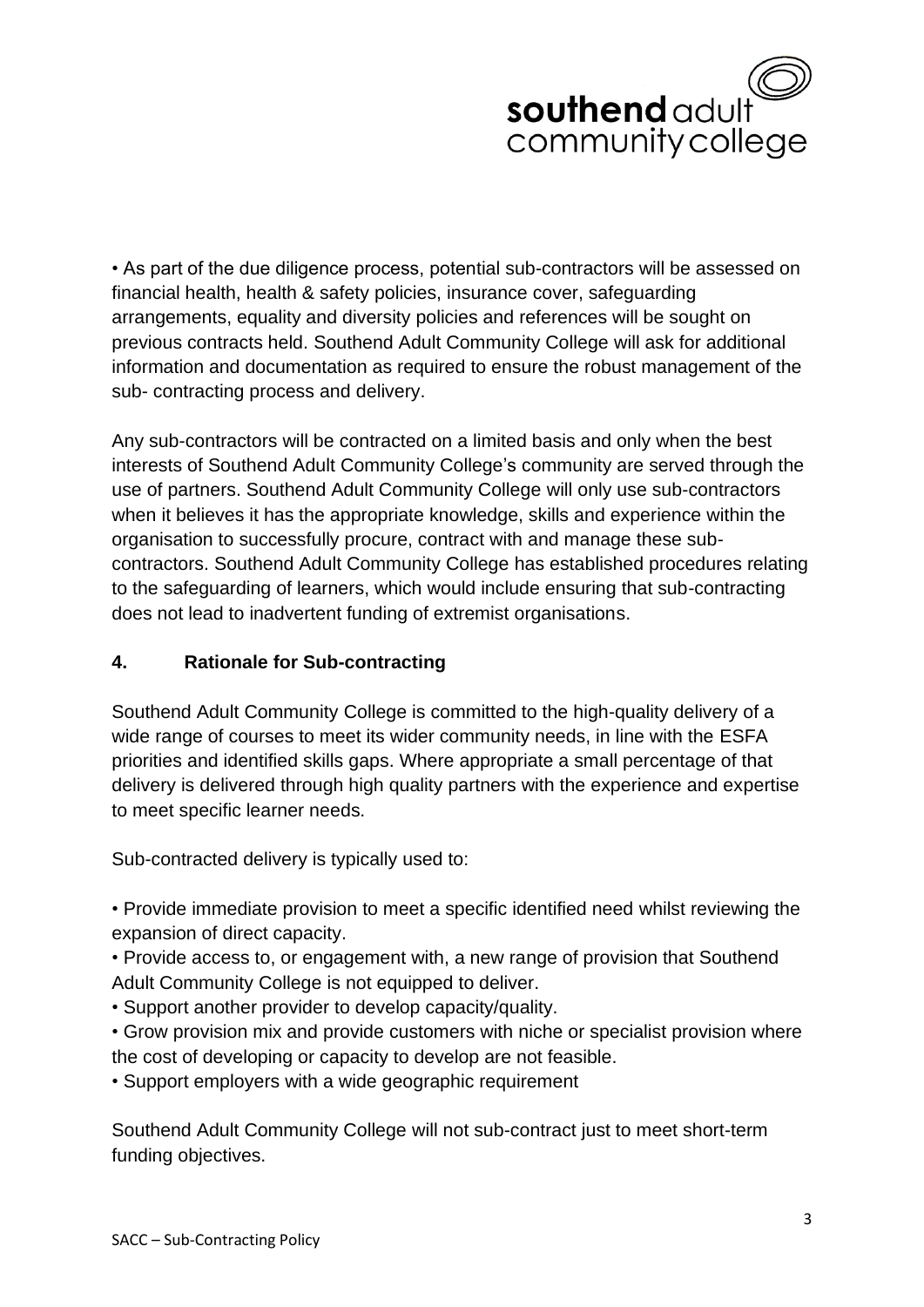

Any sub-contracting arrangement entered into is subject to due diligence and is signed off by the governance group at Southend-On-Sea City Council. The Principal and Head of Finance & Operations will be required to sign-off contracts with subcontract partners.

Contracts will determine clear start and end dates, exact or estimated learner numbers, content of delivery and related incomes and costs.

Contracts will be subject to change if necessary, during in the contract period and in consultation with partners where such changes improve quality or respond to unexpected events.

# **5. Quality Improvement**

All learners who are provided with education and training under a sub-contract remain the responsibility of Southend Adult Community College. All learners and employers supported through sub-contracting arrangements are told about Southend Adult Community College's and the Sub- contractor's roles and responsibilities in providing the learning.

Sub-contracted activity is recognised as a fundamental part of Southend Adult Community College's provision. The quality of the provision will be monitored and managed in line with existing College Quality Assurance processes and procedures, as amended in order to fully encompass all sub-contracted activity. All Subcontractor partners will be required to work with our Head of Quality to ensure that delivery in our name meets our robust requirements for experience and achievement.

This Policy positions sub-contracted provision as a core part of College activity to enable continuous improvements in the quality of teaching, learning and assessment for both Southend Adult Community College and its sub-contractors.

Southend Adult Community College will robustly manage and monitor all subcontractors to ensure that high- quality delivery is taking place that meets the specific funding requirements for each programme delivered.

# **6. Publication of information relating to sub-contracting**

In compliance with Education and Skills Funding Agency and other agency funding rules that apply, Southend Adult Community College will publish its sub-contracting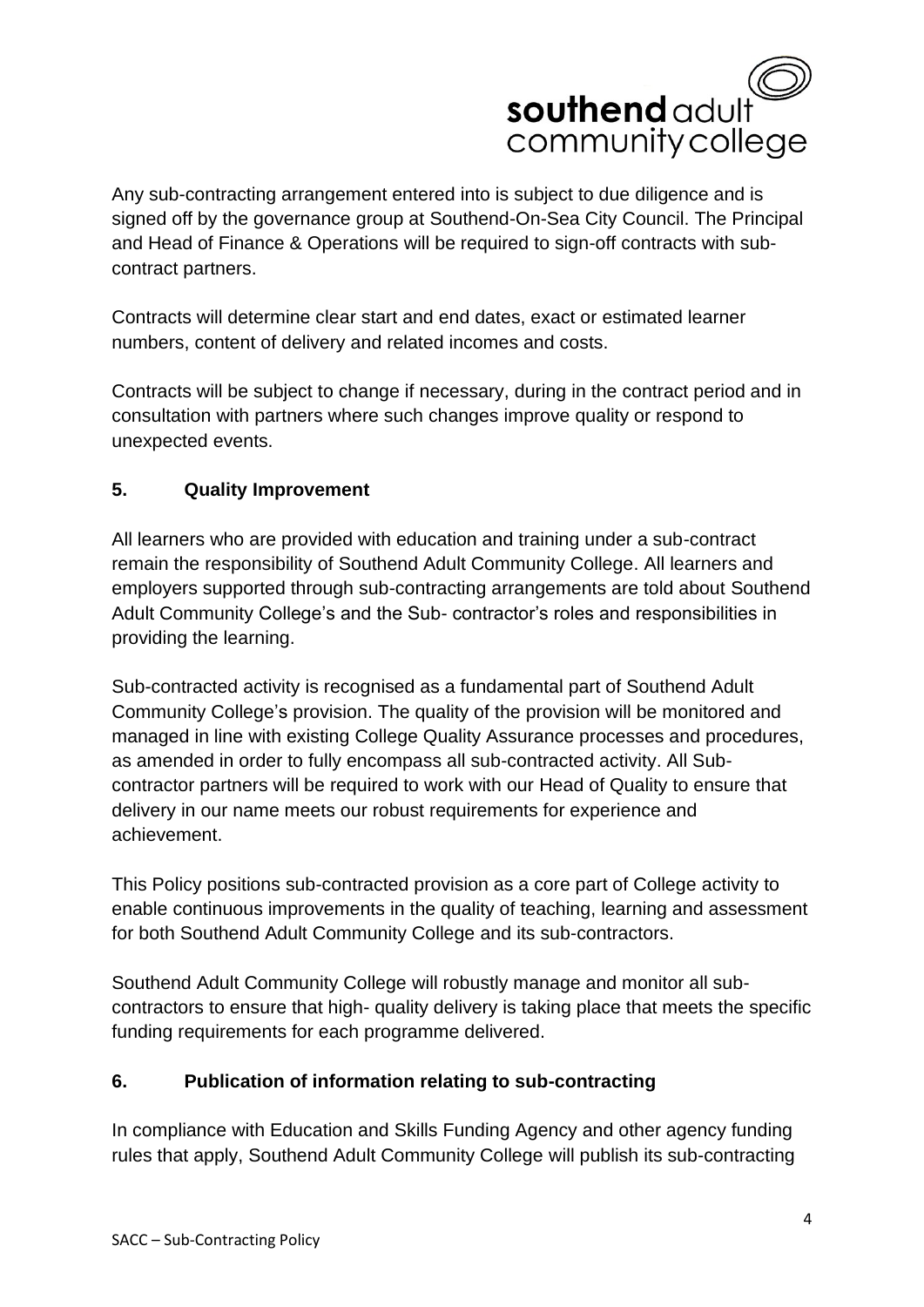

fees and charges policy and actual end-of-year sub-contracting fees and charges on its website before the start of each academic year (and in the case of actual end of year data, as required by the ESFA). This will only relate to 'provision subcontracting' i.e. sub-contracted delivery of full programmes or frameworks. It will not include the delivery of a service as part of the delivery of a programme.

Southend Adult Community College will ensure all actual and potential subcontractors have sight of this policy and any other relevant documents, specifically our formal Sub-Contracting Agreement which outlines:

• The percentage range of fees retained to manage sub-contractors, and how this range is calculated.

• Payment terms between Southend Adult Community College and sub-contractors – timing of payments in relation to delivering provision and timescale for paying invoices and claims for funding received.

• The support sub-contractors will receive in return for the fees charged.

# **7. Communication**

This Policy will be reviewed each year and updated as required. It will be published on Southend Adult Community College's web site. Potential sub-contractors will be directed to it as the starting point in any relationship.

# **8. Supply-Chain Fees and Charges Policy**

Southend Adult Community College management fee is 20% of all funding drawn down against the provision to be delivered. Southend Adult Community College will have the option to increase or decrease the management fee in proportion to the risk, content, nature and distribution of the subcontracted delivery, determined by Southend Adult Community College with full Southend-On-Sea City Council governance group prior approval. This figure represents the total cost that Southend Adult Community College incurs in identifying and selecting a sub-contractor and providing quality assurance and oversight of the provision along with funding and data returns. This management fee includes the minimum amount of Quality Assurance activity that Southend Adult Community College would attach to the lowest possible risk sub-contractor.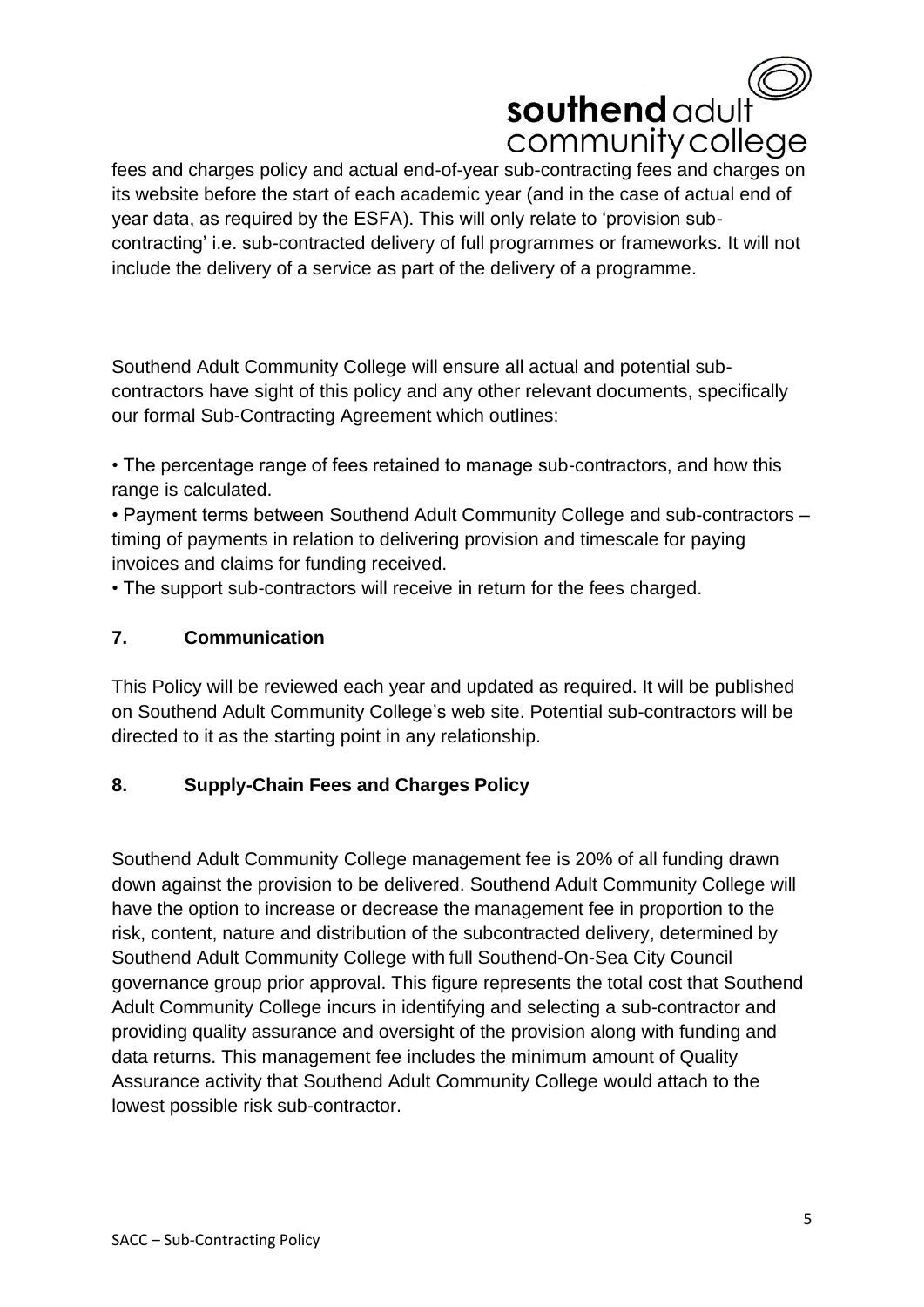

Southend Adult Community College reserves the right to charge additional costs which may be added to the standard management fee to cover the cost to Southend Adult Community College of any additional support that Southend Adult Community College deems necessary to ensure the quality of teaching and learning and the success rates of any sub-contracted provision. Additional costs are unusual and partners will be informed in writing prior to them being incurred. All contracting is done on an annual basis and agreements will be recalculated and negotiated each year at contract renewal, giving sub-contractors the opportunity to reduce their fees through continuous improvement.

#### **9. Payments**

Payments to sub-contractors will be made monthly in arrears based on actual delivery recorded on the latest Individual Learner Record (ILR) information.

Southend Adult Community College reserves the right to withhold some monthly payment where errors or further clarification is needed to reconcile the ILR. Such amounts may be recovered by deductions from future payments to the partner under their agreement.

Southend Adult Community College shall make payment to any sub-contractor within 30 days of receiving a valid claim for payment.

All sub-contracted provision is subject to a full legal agreement with Southend Adult Community College and failure to meet robust quality requirements may result in the withdrawal of all funding.

#### **10. Additional Charges per Learner**

Southend Adult Community College may also retain funding to cover the cost of any funded activity that it might undertake on behalf of the sub-contractor, such as:

- Awarding Organisation fees and charges
- Hiring of facilities/equipment within/from Southend Adult Community College
- Internal Verification

Such payments will be agreed in advance and confirmed in writing.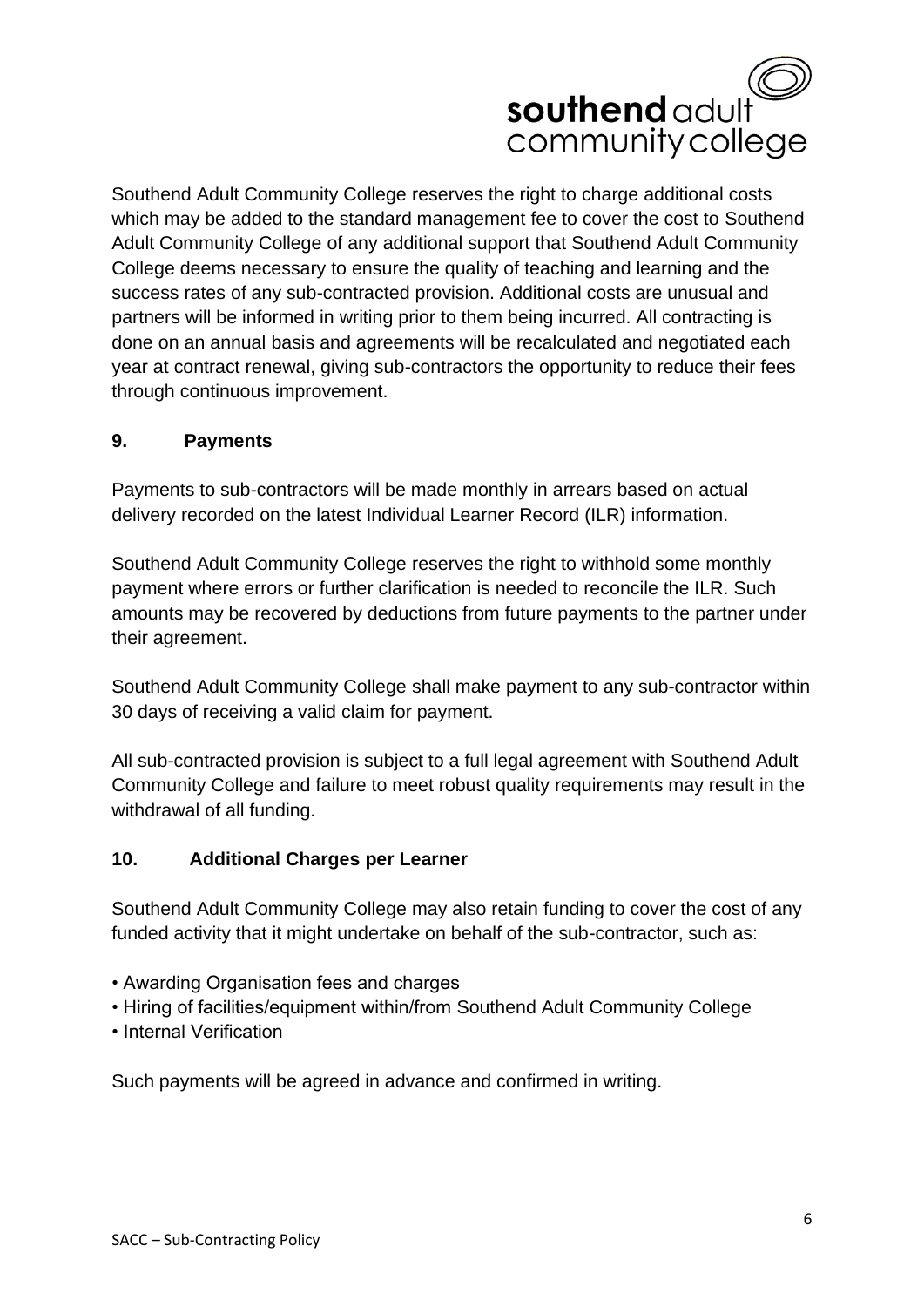

#### **11. Audit Requirements**

Sub-contractor arrangements are subject to external audit, including Ofsted and all funding agencies. Co-operation with these processes is explicit within the contracting agreement.

When Southend Adult Community College enters into sub-contracts for the purpose of delivering provision under its ESFA Financial Memorandum with an aggregate value of £100,000 or more in any one year, it must obtain an annual report from its external auditors which provides assurance on the arrangements that Southend Adult Community College has in place to manage and contract its sub-contractors.

# **12. Review of Sub-Contracting Policy**

This document is subject to annual review to ensure that the best interests of learners are met and that Southend Adult Community College and all of its provision meet the full requirements of the funding bodies. The policy will be reviewed and approved by the full governance group of Southend Adult Community College.

# **13. Roles and responsibilities**

#### Head of Finance & Operations

- Sign off initial checklist prior to approval
- Participate in the subcontracting review panel before approval
- Review funding and financial records
- Contract management
- Lead on due diligence activities

#### Principal

- Strategic Curriculum Lead for subcontracted provision
- Participate in the subcontracting review panel before approval